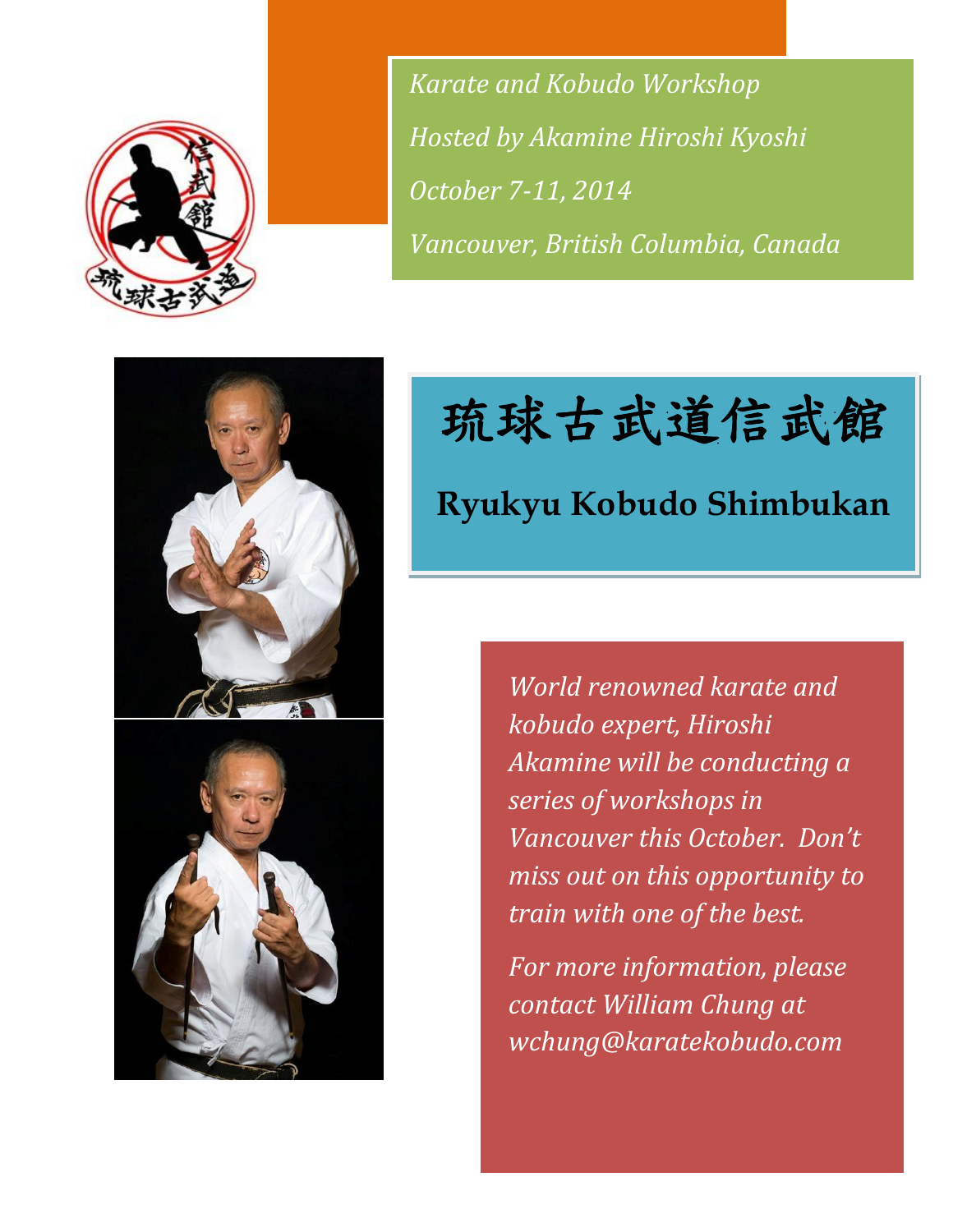*Assisting Akamine Kyoshi will be Kagemasa Yoshimoto Renshi 6th dan Ryukyu Kobudo Shimbukan*





| <b>Fee Structure</b>                                                                                                 |      |             |  |  |
|----------------------------------------------------------------------------------------------------------------------|------|-------------|--|--|
| <b>Shorin Ryu Karate</b>                                                                                             | \$35 | Per Session |  |  |
| Ryukyu Kobudo                                                                                                        | \$45 | Per Session |  |  |
|                                                                                                                      | \$70 | Per Day     |  |  |
| \$300 / \$250 Early Bird*<br>All Sessions (Karate and Kobudo)<br>*Early Bird fees must be received by September 22nd |      |             |  |  |
| All Fees Payable in Canadian Funds                                                                                   |      |             |  |  |
| Certified Cheques can be made out to:<br><b>B. Rai Sho Consultants</b>                                               |      |             |  |  |
| If mailing payment, please send to:<br>William Chung<br>7895 French Street<br>Vancouver, BC V6P 4V8<br>Canada        |      |             |  |  |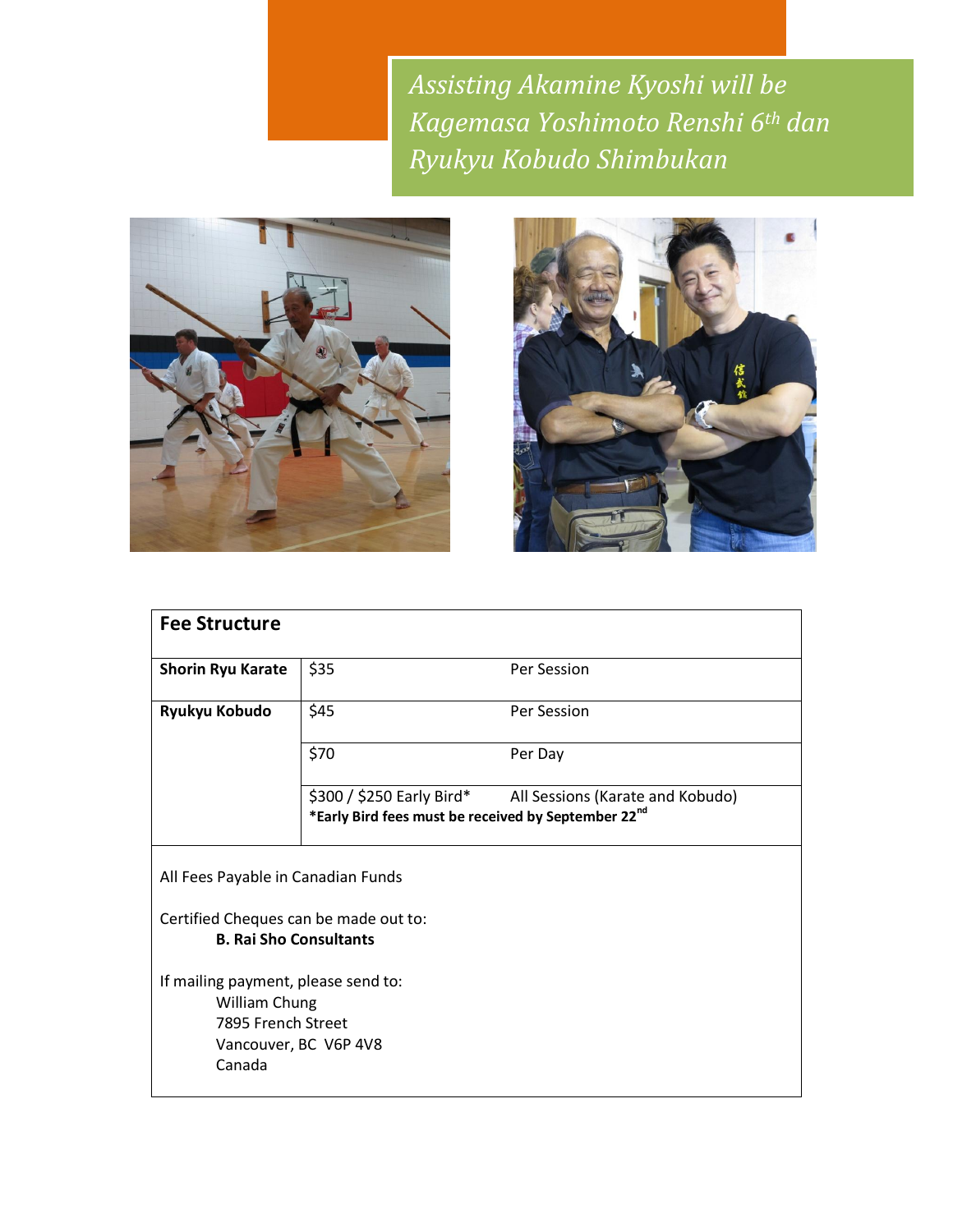| <b>Schedule</b><br>All Sessions will be held at:<br><b>Dunbar Community Centre</b><br>4747 Dunbar St., Vancouver |                 |                            |  |  |
|------------------------------------------------------------------------------------------------------------------|-----------------|----------------------------|--|--|
| Date                                                                                                             | Time            | <b>Description</b>         |  |  |
|                                                                                                                  |                 |                            |  |  |
| Tuesday, October 7 <sup>th</sup>                                                                                 | $1630h - 1830h$ | Shorin Ryu Karate - Kids   |  |  |
|                                                                                                                  | $1900h - 2100h$ | Shorin Ryu Karate - Adults |  |  |
|                                                                                                                  |                 |                            |  |  |
| Wednesday, October 8 <sup>th</sup>                                                                               | $1600h - 1830h$ | Ryukyu Kobudo              |  |  |
|                                                                                                                  | $1900h - 2130h$ | Ryukyu Kobudo              |  |  |
|                                                                                                                  |                 |                            |  |  |
| Thursday, October 9 <sup>th</sup>                                                                                | $1600h - 1830h$ | Ryukyu Kobudo              |  |  |
|                                                                                                                  | 1900h - 2130h   | Ryukyu Kobudo              |  |  |
|                                                                                                                  |                 |                            |  |  |
| Friday, October 10 <sup>th</sup>                                                                                 | 1600h - 1830h   | Ryukyu Kobudo              |  |  |
|                                                                                                                  | $1900h - 2130h$ | Ryukyu Kobudo - Grading    |  |  |
|                                                                                                                  |                 |                            |  |  |
| Saturday, October 11 <sup>th</sup>                                                                               | $0900h - 1200h$ | Ryukyu Kobudo              |  |  |
|                                                                                                                  | $1300h - 1600h$ | Ryukyu Kobudo              |  |  |

# *General Information:*

- Please bring your own weapons as there are not enough extra to share.
- For our international friends, nunchaku and tekko are prohibited weapons in Canada.
- All grading fees are to be in Japanese Yen.
- For accommodation, the best deal is the Coast Airport Hotel located at 1041 SW Marine Drive in Vancouver. The regular room rates are \$99/ night or an early bird special of \$75/ night. Please visit link below to make reservations.

http://www.coasthotels.com/hotels/bc/vancouver/coastvancouver-airport-hotel/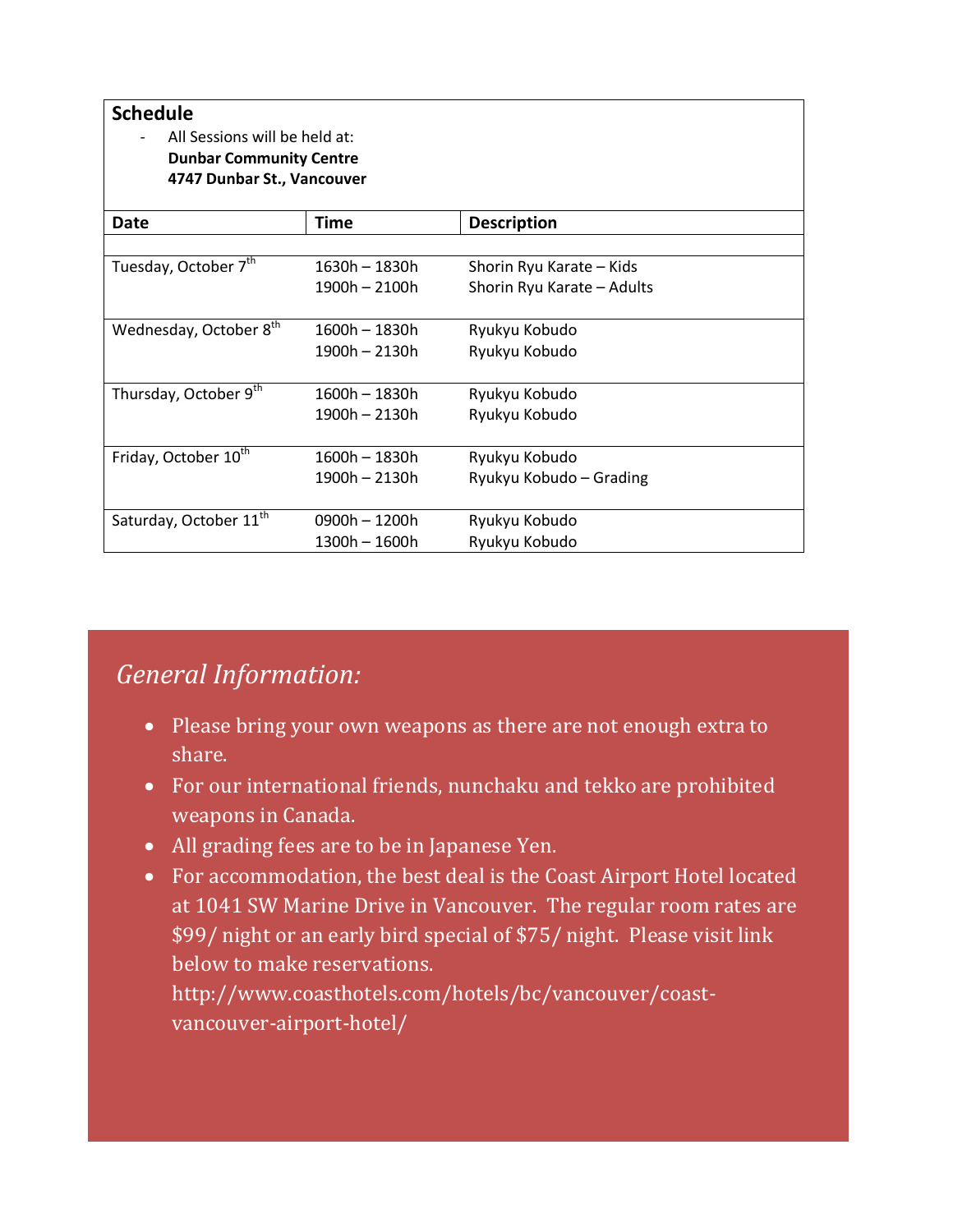

# **Adult Waiver/Release**

#### **RYUKYU KOBUDO SHIMBUKAN WAIVER AND RELEASE OF LIABILITY READ BEFORE SIGNING**

In consideration of being allowed to participate in any way in the Ryukyu Kobudo Shimbukan and Shorin Ryu Karate Mukenkai workshop, the undersigned acknowledges, appreciates, and agrees that:

1) The risk of injury from the activities involved in this program is significant, including the potential for permanent paralysis and death, and while particular rules, equipment, and personal discipline may reduce this risk, the risk of serious injury does exist; and,

2) I KNOWINGLY AND FREELY ASSUME ALL SUCH RISKS, both known and unknown, EVEN IF ARISING FROM THE NEGLIGENCE OF THE RELEASEES or others, and assume full responsibility for my participation; and,

3) I willingly agree to comply with the stated and customary terms and conditions for participation. If, however, I observe any unusual significant hazard during my presence or participation, I will remove myself from participation and bring such to the attention of the nearest official immediately; and,

4) I, for myself and on behalf of my heirs, assigns, personal representatives and next of kin, HEREBY RELEASE AND HOLD HARMLESS **B. Rai Sho Consultants and Ryukyu Kobudo Shimbukan**; their officers, officials, agents, and/or employees, other participants, sponsoring agencies, sponsors, advertisers, and if applicable, owners and lessors of premises used to conduct the event ("RELEASEES"), WITH RESPECT TO ANY AND ALL INJURY, DISABILITY, DEATH, or loss or damage to person or property, WHETHER ARISING FROM THE NEGLIGENCE OF THE RELEASEES OR OTHERWISE, to the fullest extent permitted by law.

#### **I HAVE READ THIS RELEASE OF LIABILITY AND ASSUMPTION OF RISK AGREEMENT, FULLY UNDERSTAND ITS TERMS, UNDERSTAND THAT I HAVE GIVEN UP SUBSTANTIAL RIGHTS BY SIGNING IT, AND SIGN IT FREELY AND VOLUNTARILY WITHOUT ANY INDUCEMENT.**

 $\mathtt{DATE:}$ 

(Participant's Name)

SIGNED: (Participant's Signature)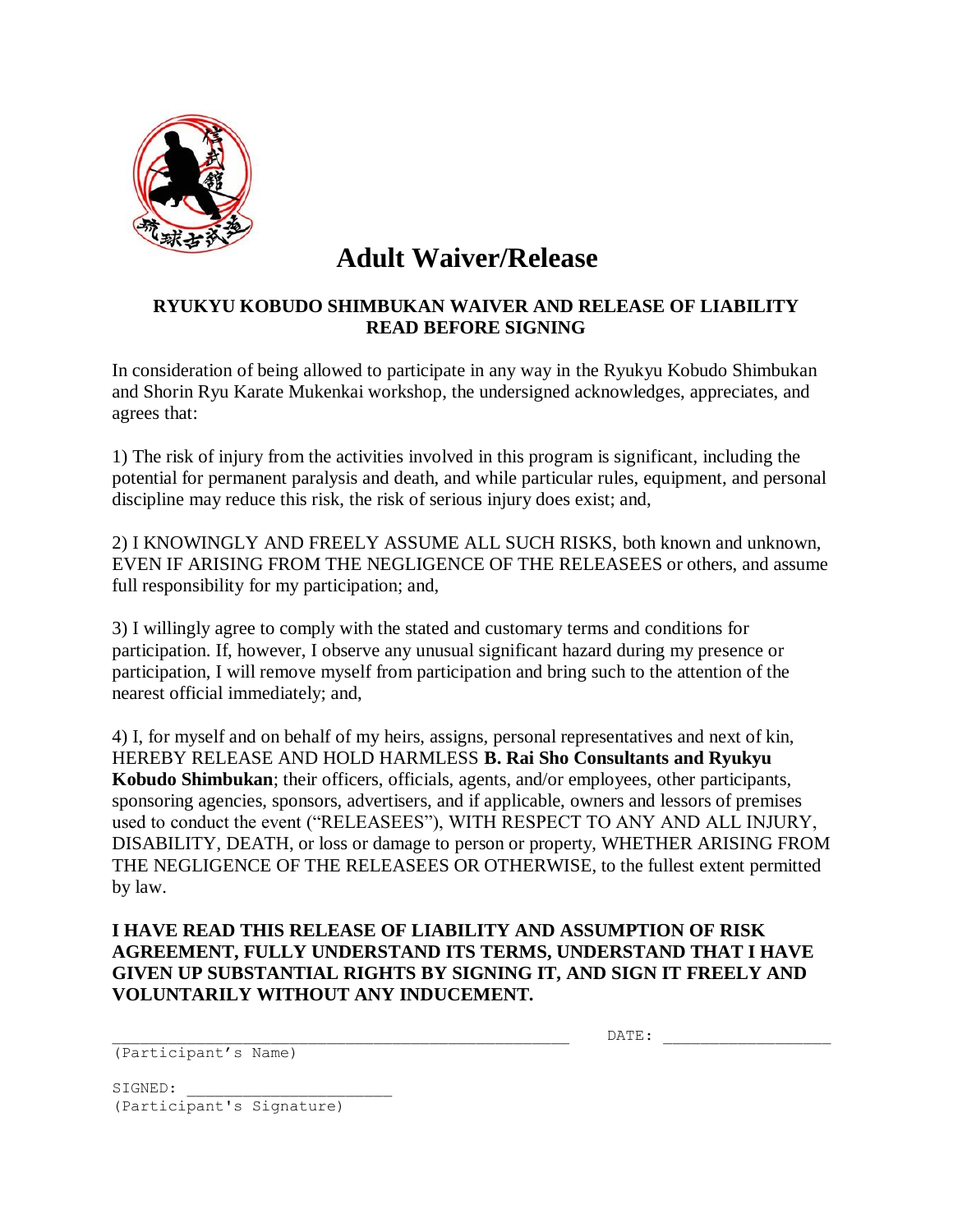

#### **FOR PARTICIPANTS OF MINORITY AGE (UNDER AGE 18 AT THE TIME OF REGISTRATION)**

This is to certify that I, as parent/guardian with legal responsibility for this participant, do consent and agree to his/her release as provided above of all the Releasees, and for myself, my heirs, assigns, and next of kin, I release and agree to indemnify and hold harmless the Releasees from any and all liabilities incident to my minor child's involvement or participation in these programs as provided above, EVEN IF ARISING FROM THEIR NEGLIGENCE, to the fullest extent permitted by law.

(Participant's Name)

 $\texttt{DATE:}\color{red}\underline{\hspace{2.5cm}}$ 

SIGNED: (Parent/Guardian Signature)

Emergency Phone Number :\_(\_\_\_\_\_\_\_\_)\_\_\_\_\_\_\_\_\_\_\_\_\_\_\_\_\_